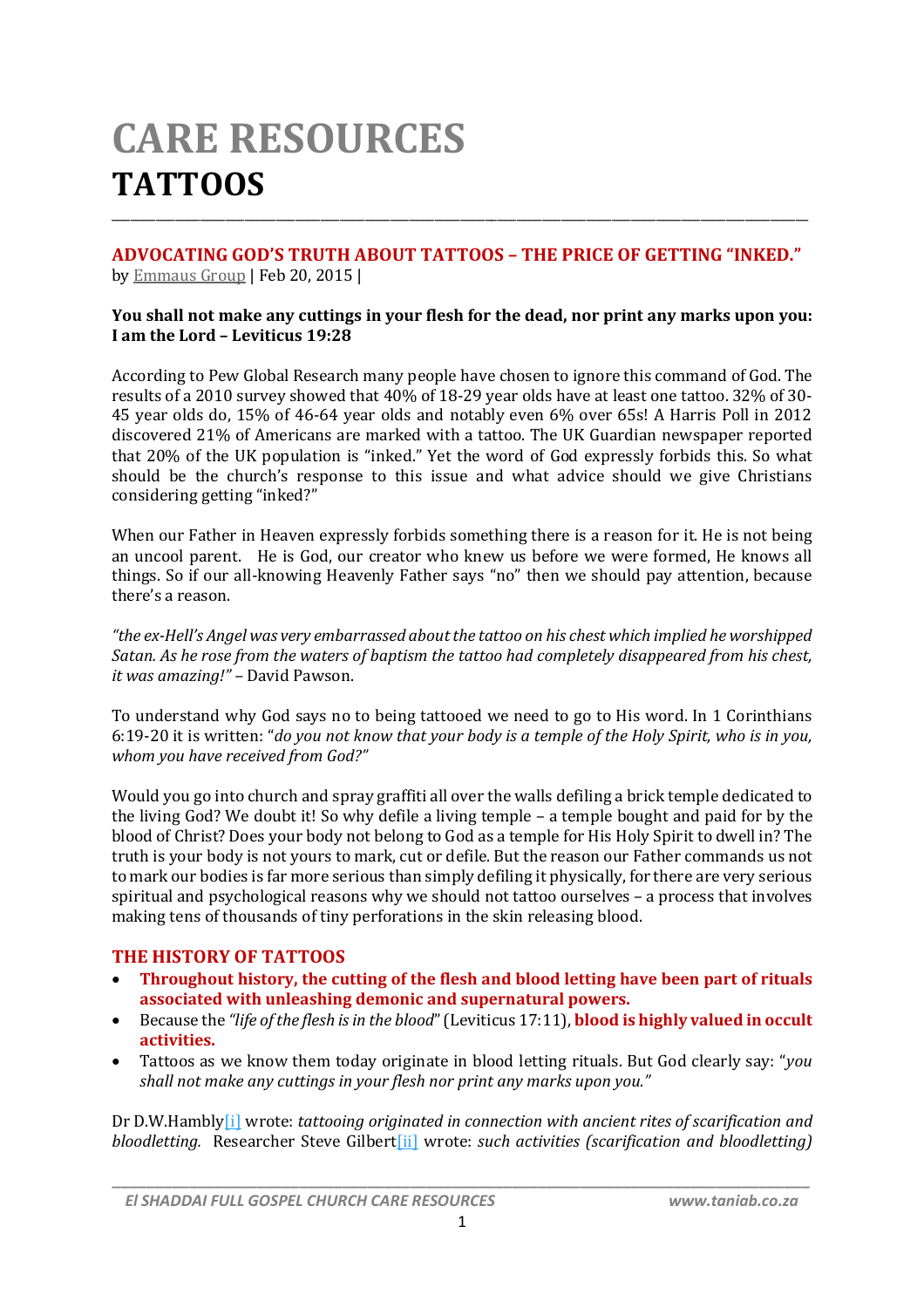*were associated with religious practices intended to put the human soul in harmony with supernatural forces and ensure continuity between this life and the next.*

As Christians we should always check such emerging trends against the word of God, "*lest Satan should get an advantage of us; for we are not ignorant of his devices*." (2 Corinthians 2:11)

#### **Throughout history, the tattoo has represented a mark of paganism, demonism and mysticism, Baal worship, heathenism, cannibalism and just about every pagan belief.**

- The tattoo has never been associated with Christianity. In many cultures a tattooist is also a shaman or magickman. A shaman is an intermediary between the natural and supernatural, aka a witch doctor.
- *"Tattooing is often a magical rite in the more traditional cultures, and the tattooist is respected as a priest or shaman"* (Michelle Delio, Tattoo: The Art of Skin Decoration, p73)
- *"In Fiji, Fromosa, New Zealand and in certain North American tribes tattooing was regarded as a religious ceremony and performed by priests or priestesses.*(Ronald Cutt, Art, Sex and Symbol 1974, p.64)
- Famous witch and author Laurie Cabot writes: "*the origins of tattooing came from ancient magical practices."*(Laurie Cabot, Power of the Witch, p.301)
- Rolling Stone magazine describes famous tattoo artist Paul Booth during his tattoo work as *"allowing his clients' demons to help guide the needle."*

# **TATTOOS, A PAGAN PRACTICE**

- In the pages of history, whenever and wherever tattooing pagan tribes were converted to Christianity, without exception, one of the first pagan practices to "pass away" (2 Corinthians 5:17) was the tattoo. The converted pagan knew the tattoo was against the word of God. The Holy Spirit quickly convicted and made clear: "no to tattoos."
- Iust as in other cultures with tattooing traditions, when these pagan tribes were converted to the Christian religion their spiritual and cultural rites, which included tattooing, body piercing and scarification, were outlawed. (Jean-Chris Miller, The Body Art Book: A complete Illustrated Guide to Tattoos, Piercings and other Body Modifications. p.9)

## **TATTOOS AND REBELLION**

- If our Lord God commands us not to mark our bodies with tattoos but we reject his word and do it anyway we step into rebellion. **And rebellion is as the sin of witchcraft** (1 Samuel 15:23).
- **Just look in a tattoo parlour window at the imagery and you will quickly get the picture. The vast majority of body art is occult and very demonic in nature.**
- Tattooing carries a close association with rebellion.
- Historically it also carried reproach or disgrace. Six million Jews were tattooed in the death camps of Europe. Roman soldiers were marked with the mark of the legion. **The Latin word for tattoo is stigma and Webster's dictionary states a stigma includes a "distinguishing mark cut into the flesh of a slave or criminal and a mark of disgrace or reproach[iii][1].**
- **1 Corinthians 7:23***: you were bought at a price; do not become slaves to men.*

## **ASSOCIATION WITH CRIMINOGENIC LIFESTYLES**

- The tattoo is also associated with criminogenic lifestyles. 75% of inmates in young offender institutions are tattooed. 72% of young men in prison are tattooed.
- Many authorities link tattooing with aggression, anti-authoritarianism, and it cannot be disputed that gangs and delinquents, juvenile or otherwise, display massive evidence of aggression and are heavily tattooed.[iv]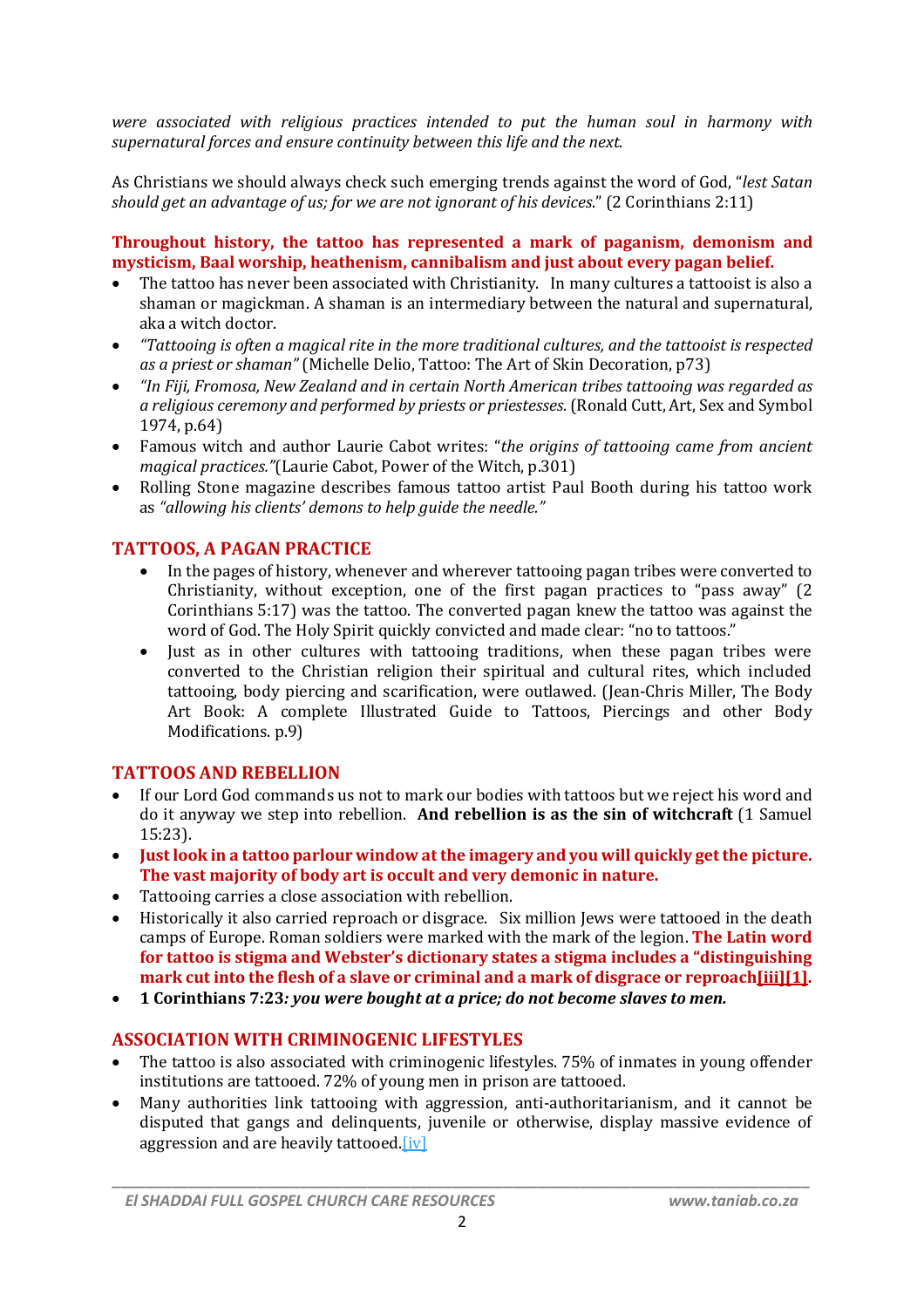# **SEXUAL ASSOCIATION**

There is also a sexual association.

- Research undertaken in a secure unit for girls revealed that of the 60% tattooed, 90% admitted to lesbian behaviour.
- The most heavily tattooed took the male role in lesbian relationships. This compares to 6% of national average.[v]

#### **OTHER PROBLEMS ASSICIATED**

Psychiatrist Robert Raspa, identified a range of other problems identified with tattoos including:

- impulsiveness.
- low self esteem,
- lack of self control,
- homosexual orientation,
- sexual sadomasochism,
- bondage,
- fetish.
- bisexuality.
- lesbianism,
- antisocial personality,
- borderline personality disorder,
- schizotypal disordered,
- mania,
- bi-polar disorders and
- schizophrenia.[vi]

#### **WIDER IMPLICATION**

So when our Father in Heaven says do not mark yourself or make any cutting in your body its because He knows the wider implications for your physical, spiritual and emotional health and wellbeing.

- If you already have marked your body then go before Him and repent, seek ministry in breaking the power of the tattoo and, if you can, explore having it removed. There are many specialist laser removal clinics today.
- We prayed for a young woman who had tattooed the name of someone with whom she had had an ungodly relationship on her body. When we went into ministry the tattoo began burning her and continued to throughout ministry, until the spiritual soul ties were broken.
- Tattoos carry occultic power, and this needs breaking. You are a child of God called to be holy, righteous and free. The good news is, that in Jesus all-powerful name, every stronghold can be broken – including those created by tattoos!
- You shall not make any cuttings in your flesh for the dead, nor print any marks upon you: I am the Lord – Leviticus 19:28

#### *Emmaus Group – February 2015*

*[i] The History of Tattooing and Its Significance [ii] Gilbert, Steve Tattoo History: a Source Book p158 [iii]Gilbert, Steve, Tattoo History, A Souce Book, p.15 [iv] Ronald Scutt, Art Sex and Symbol. P.114 [v] Source: Lesbian & Gay Foundation [vi] Raspa, Robert and John Cusack, Psychiatric Implications of Tattoos, American Family Physician p1483.*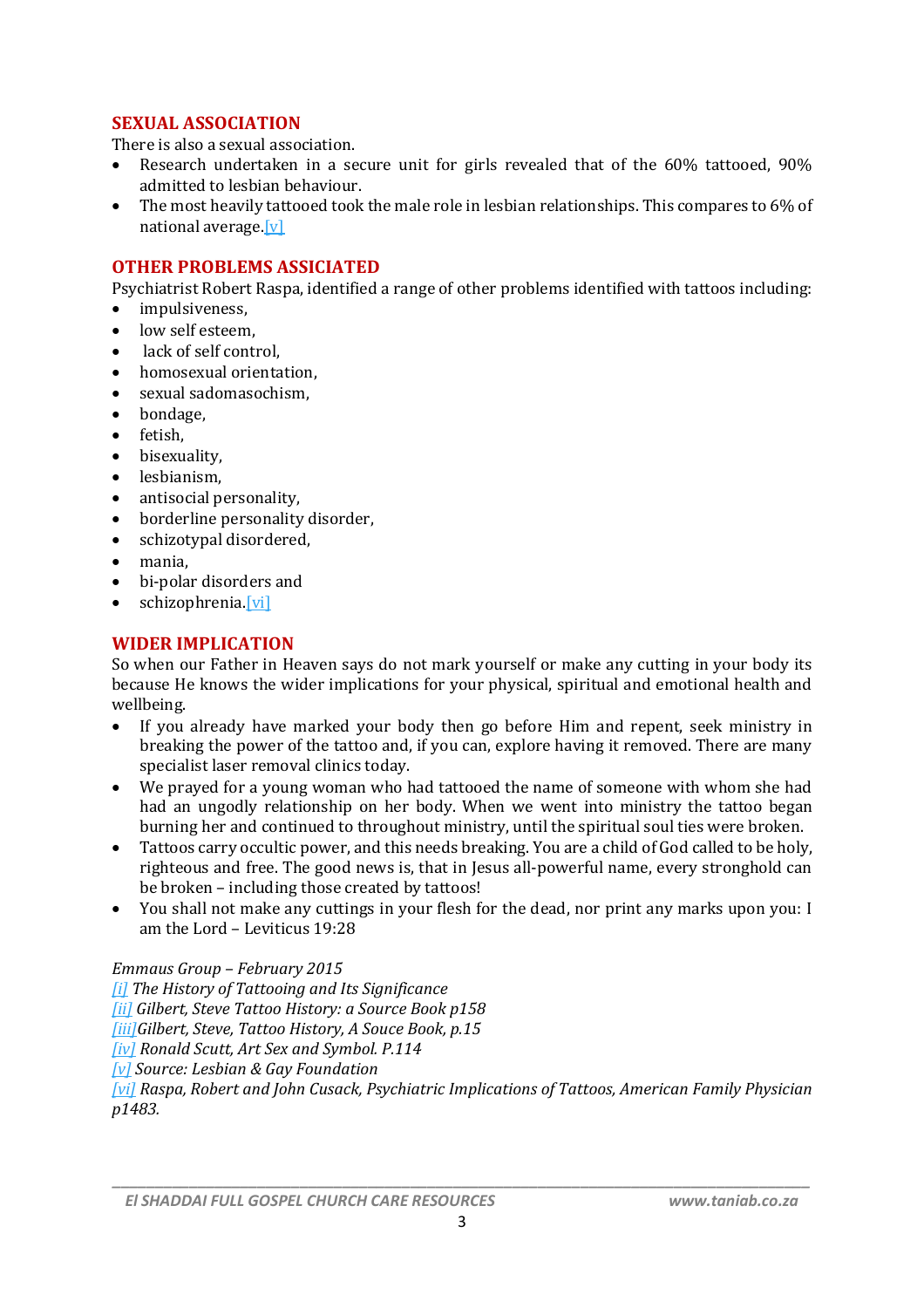# **DO YOU HAVE AN UNGODLY SOUL TIE WITH YOUR TATTOO ARTIST? BY PHYLLIS TARBOX**

- How well do you know your tattoo artist?
- What types of artwork have he or she done in the past?
- What feelings did you have when you walked away with your very first tattoo?

The intention of this blog is not to debate religious views about tattoos, but to cause you to think about **a possible open door for demonic torment through an ungodly soul tie with your tattoo artist.**

## **QUESTIONS I WOULD LIKE TO ASK**

- Do you know where your tattoo artist has been?
- What is in his/her soul?
- What are you bonding with by allowing him/her to shed your blood?
- Whose art have you become a permanent billboard for?

## **TESTIMONIES**

- Years back I came to know of an international renowned tattoo artist that loved the Lord and was purposed to share his beliefs with those he tattooed. His talent carried him all over the world, but his body of art included whatever the client wanted**. He was frequently hired to ink satanic images of death.**
- **This compromise allowed God's gift of art to be used for demonic purposes. It caused him so much conflict he was suicidal. He talked the talk, but his walk was lost by the lure of money.**
- This Christian tattoo artist was full of demons of death, while he permanently inked his art on temples of the Holy Spirit.
- *My children are dying for lack of knowledge. (Hosea 4:6).*
- *The art of tattooing includes the shedding of blood and scripture tells us that the "life of the flesh (body and soul) is in the blood" [Leviticus 17:11].*
- **Shortly after receiving a tattoo many people start to get nightmares or dreams of having sex with various partners, many times with people they do not know. This is caused due a blood sacrifices that is being made with their blood and blood ties that are being formed, thus opening doors for spiritual wives and husband, also opening doors for astral projection in order to have sex with the victims (it is not just dreams).**

## **BLOOD AND THE OCCULT**

- Occult practitioners reference this type of blood loss as bloodletting. The term "blood-letting" comes from the word "let" in order to allow passing.
- The blood is recognized as the "power source" of life. **The "letting" of this "power source" then opens doors through the "flesh" and allows the passage of a demonic transference.**
- So, let me ask you again, how intimately do you know your tattoo artist? What else got emblazoned with that ink?

#### **BREAK THE UNGODLY SOUL-TIE WITH YOUR TATTOO ARTIST**

- *Confess and repent* **for any door that you may have opened to the demonic realm by the shedding of blood at the hands of a tattooing artist.** "*Father, I confess and repent for any open door that I willingly allowed when I was tattooed.*
- *Break the Ungodly Soul-tie*. "*Father, I break the ungodly soul tie between myself and (name) and (name) and myself in the name and blood of Jesus Christ."*